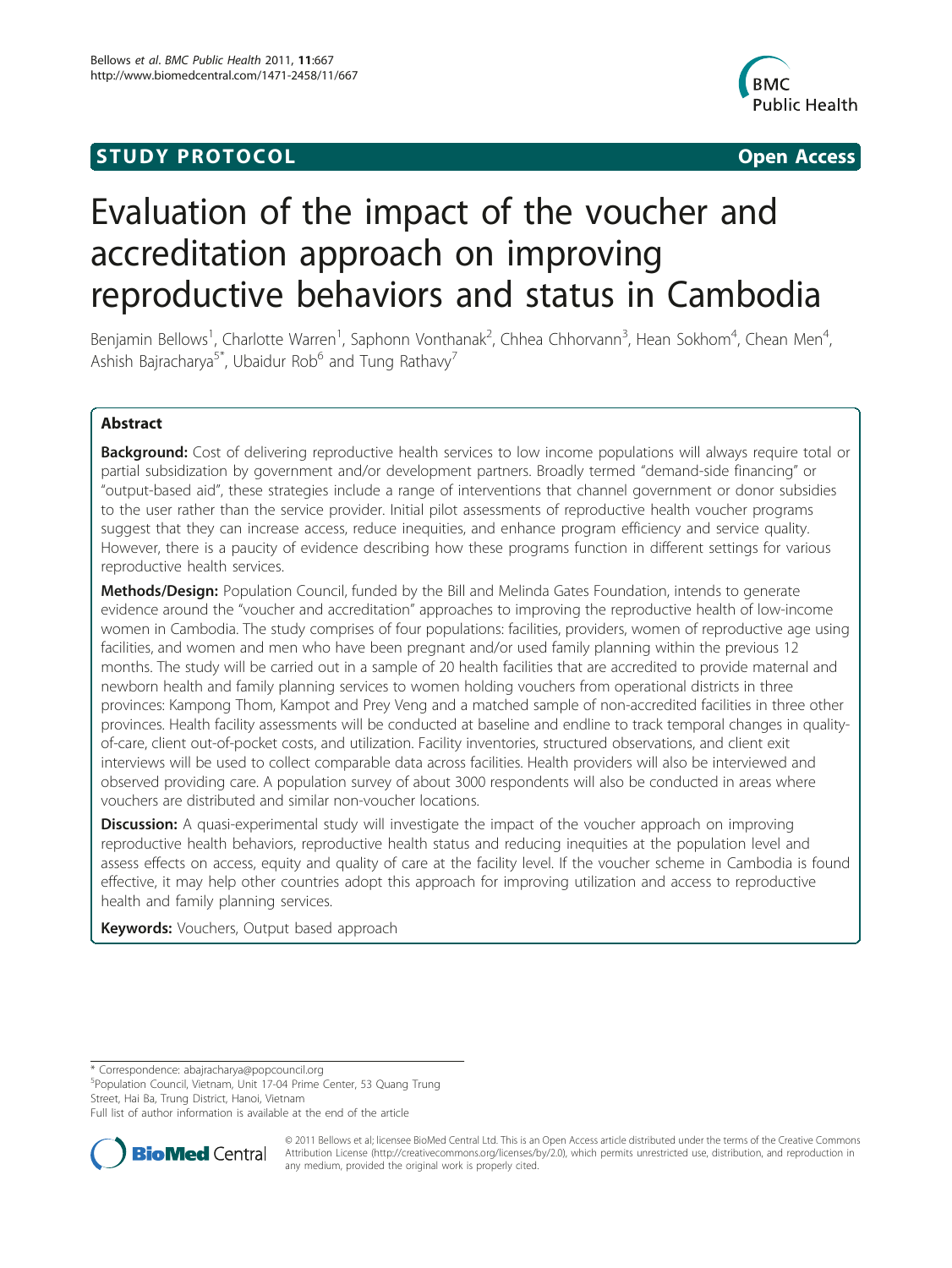#### Background

Stagnating indicators for several reproductive and child health conditions in many countries of Africa and Asia are a major concern for national governments and development partners striving to achieve the Millennium Development Goals (MDGs). Universally, these indicators, and especially maternal and infant morbidity and mortality, are poorest among low-income populations. Weak and inefficient health systems sustain these inequities in access to and use of essential health services. There remains an over-reliance on financing the inputs of service delivery in the public sector, supported by the beliefs that: (i) service purchasing is too difficult, and (ii) that the private sector is not willing or able to serve low income clients.

Recognizing that the cost of delivering reproductive health services to low-income populations will always require total or partial subsidization by the government and/or development partners, alternatives to the traditional 'supply-side' approach to financing service delivery are being explored. Broadly termed "demandside-financing" (DSF) or "output-based aid" (OBA), these alternatives include a range of interventions that channel government or donor subsidies to the service user rather than the service provider  $[1,2]$  $[1,2]$  $[1,2]$  $[1,2]$ . The goal is to increase access to and use of key services by subsidizing the user with sufficient resources to enable them to purchase the required service and to choose a provider from a number of alternatives. Doing this stimulates a market for the services, which creates competition between providers thereby motivating improvements in access to and quality of services to be able to attract users financially empowered with the means to pay. Providers that perform well by attracting and serving users are thus rewarded by receiving payments for their services that both fully cover the service delivery costs and provide some additional funds as an incentive.

An OBA approach, therefore, uses explicit performance-based subsidies to motivate providers to deliver selected reproductive health services at a specified level of quality and at an affordable cost so that the economically disadvantaged are not excluded. Several interventions are currently being developed and tested, including franchising and contracting, social health insurance, conditional cash transfers and vouchers. Social insurance programs are intended to achieve a number of policy goals: i) by reducing financial barriers, they can increase access to services generally, and reduce inequities by making them affordable to the poor and other underserved groups; ii) by accrediting many providers to offer the service at the same price, they can increase choice for clients; iii) by including more than one provider, competition for member clients can increase efficiency in delivery and possibly reduce prices further; and iv) by requiring a minimal level of quality to be accredited, quality of care can be improved.

OBA for reproductive health are not new; Taiwan and Korea successfully used the strategy in the 1960s to increase access to family planning [[3](#page-9-0)], and Nicaragua implemented two OBA projects for sexually transmitted infection (STI) services in 1995 [[4](#page-9-0)]. A study from India showed that an OBA voucher scheme could be an option for increasing the utilization of reproductive and child health services [[5\]](#page-9-0). In the Yunnan Province of China, an output-based voucher scheme was introduced for lowincome, pregnant women to enhance the utilization of maternal and child health services. This scheme covered the cost of antenatal care (ANC), delivery and postnatal care (PNC) as well as care of sick children. Findings show that the OBA program increased the utilization of treatment for childhood diarrhea among the poor [[6](#page-9-0)]. More recently there has been a significant increase in interest in OBA. Key development partners interested in voucher schemes for reproductive health include the World Bank, Canadian International Development Agency (CIDA), Department for International Development (DFID) and the German Government. Specifically, the German Development Bank (KfW) is currently supporting OBA programs for reproductive health in collaboration with government and non-government partners in Kenya, Uganda, Tanzania and Cambodia. Between them, these programs are or will pilot-test OBA schemes for deliveries assisted by skilled personnel, family planning, prevention and management of STIs, and care for survivors of sexual assault.

In brief, these programs generally establish a management agency that sells subsidized vouchers to clients, who purchase a voucher for a specific service and usually at a price that has been determined to be affordable for the lowest-income clients. The program also identifies and invites a number of service providers (individually or within an organization, which can be public, non-profit or for-profit) to participate in the program. Those agreeing to participate can only do so if they can demonstrate being able to provide the service(s) at a specified standard of care; once this is demonstrated, they are then accredited to participate subject to their accreditation being regularly reviewed. When the client needs the services, s/ he then redeems the voucher for the specified service at one of the accredited providers/facilities. The service provider is then reimbursed the full cost of providing the service upon submission of the voucher and supporting evidence to the VMA.

Initial findings from the few assessments of reproductive health V&A programs suggest that, if implemented well, they have great potential for achieving the policy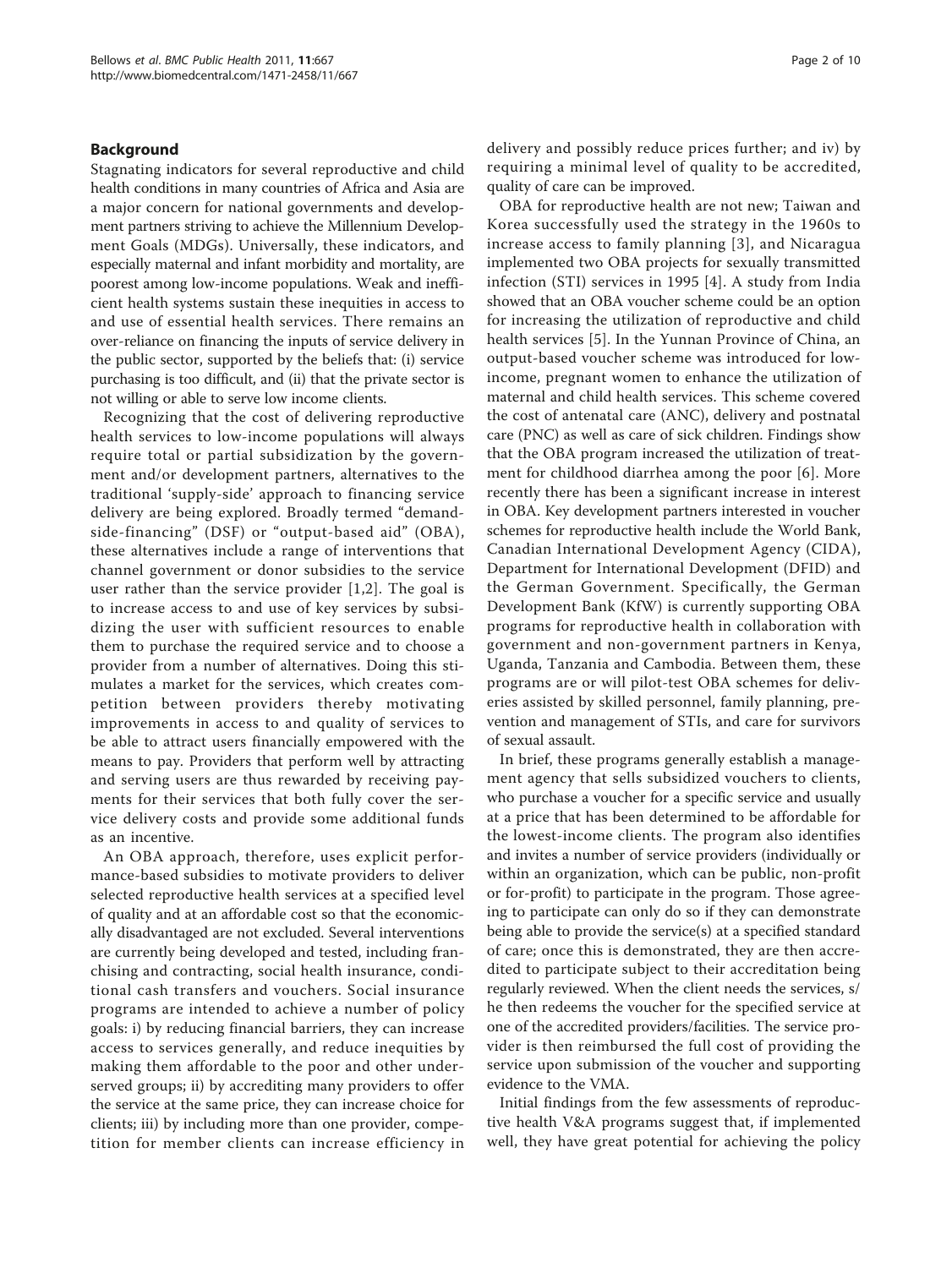objectives of increasing access and use, reducing inequities and enhancing program efficiency and service quality [[7](#page-9-0)-[9\]](#page-9-0). At this point in time, however, there is a paucity of evidence describing how the various V&A programs function in different settings, for various RH services and for services delivered through public, forprofit or non-profit organizations and how the V&A program affects the operational efficiency and business model used by service delivery organizations and individual providers. There is also limited understanding of their effect on the quality of care received by clients and on levels of service utilization, especially among the poor and underserved. And most importantly, there is no evidence to date on their impact on RH behaviors and status at the individual and population levels, especially on those health status indicators relevant for the MDGs.

# Cambodia- Output Based Approach (OBA) to Social Health Insurance

In 2010 the Cambodia Ministry of Health, with technical support from a consortium of EPOS Health Consultants, Oxford Policy Management (OPM), PriceWaterhouse-Coopers (PwC), and Action for Health (AfH) Cambodia, developed a pilot reproductive health voucher scheme offering three types of vouchers (family planning, maternal care, and abortion services). The overall goal of the voucher pilot is to contribute toward the MDG target of lower maternal mortality. The purpose of the pilot is to test whether the combination of provider reimbursements and quality reviews will increase utilization of quality maternal services by poor women. The first phase of the voucher project will contract approximately 110 health centers in three operational districts of Kampong Thom province (Kampong Thom, Staung and Baray Santuk), three operational districts of Kampot province (Kampong Tralach, Angkor Chey and Chhouk) and three operational districts of Prey Veng province (Pearaing, Preah Sdach and Kampong Trabek). The voucher transfers purchasing power to the poor who choose which facility they will visit and the providers are reimbursed for their services from the VMA. Clients may purchase three types of vouchers: family planning, maternal health services, and abortion services.

# Methods/Design

## Hypotheses to be tested

## (i) At facility level

a) Participating facilities will have a greater increase in average utilization of voucher subsidized reproductive health services compared to control facilities between baseline and endline surveys.

b) Participating facilities will have a greater increase in the proportion of poor clients for essential maternal health services compared to control facilities between baseline and endline surveys.

c) The quality of voucher subsidized reproductive health services in voucher facilities will be equal to or greater than the quality of the same in non-voucher facilities.

# (ii) At population level

a) Communities near to voucher facilities offering maternal health services will have greater increase in the proportion of family planning visits, abortion consultations, ANC visits, safe delivery at facility, and PNC visits by trained providers among the poor compared to communities far from voucher facilities in the endline survey.

# Study Objectives

This protocol describes an evaluation of the impact and effectiveness of the maternity and abortion services voucher program in Cambodia. The study has two specific aims:

1. Assess the effect of the voucher and accreditation (V&A) approach on increasing access to, quality of, and reducing inequities in the use of selected RH services:

2. Evaluate the impact of the voucher and accreditation (V&A) approach on improving RH behaviors and status and reducing the inequities at the population level.

## Study Design

A quasi-experimental design will be followed in which the health facility assessments and population surveys are undertaken among the target populations before and after the voucher's introduction and also among an equivalent comparison population living in areas not exposed to the voucher in order to control for potential time dependent confounding among observed variables.

Operational districts (OD) are the primary sampling unit. The nine ODs targeted for vouchers are matched with nine control ODs. The list of 18 potential ODs (9 voucher ODs and 9 controls) is used to draw a logistically feasible series of OD pairs matched on HEF status - when HEF information is available. The second stage will then purposively select 20 voucher and 20 control facilities. The list of OD pairs are listed in Table [1](#page-3-0).

## **Facilities**

Facilities are the secondary sampling unit and voucher facilities will be drawn from the pilot regions of Kampong Thom, Kampot, and Prey Veng; non-voucher facilities will come from nearby control ODs. Voucher and control facilities will be propensity score matched by ownership type (government and private) and by level of obstetric care (basic or comprehensive) to maximize the likelihood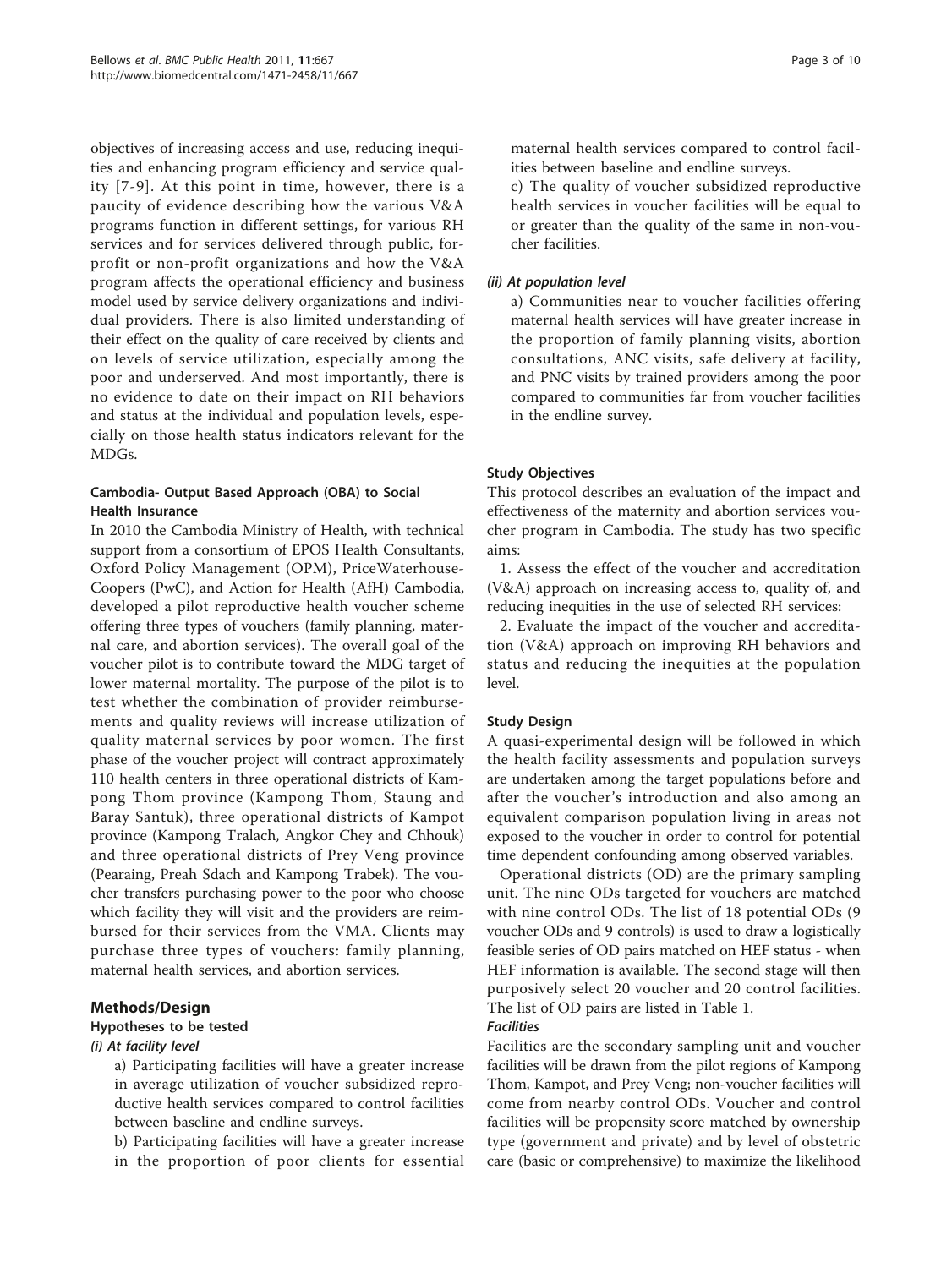|                | OD pairs Operational District(s) | Province        | Control<br>Voucher | Donor          |               |              |          | Implementer Operator Start date Total population |
|----------------|----------------------------------|-----------------|--------------------|----------------|---------------|--------------|----------|--------------------------------------------------|
|                | Kampong Thom                     | Kampong Thom    | Voucher            | HSSP/WB        | <b>AFH</b>    | <b>AFH</b>   | Oct-05   | 264,140                                          |
|                | Kampong Cham-Kampong Siem        | Kampong Cham    | Control            | BTC            | <b>BTC</b>    | <b>AFH</b>   | $Sep-05$ | 129,860                                          |
| $\overline{2}$ | Stong                            | Kampong Thom    | Voucher            | HSSP/WB        | AFH           | <b>AFH</b>   | Oct-07   | 140,733                                          |
| 2              | Kralanh                          | Siem Reap       | Control            | <b>BTC</b>     | <b>BTC</b>    | <b>CHHRA</b> | Apr-06   | 136,520                                          |
| 3              | Preah Sdach                      | Prey Veng       | Voucher            | HSSP/ADB       | URC-CHS       | AFH          | Sep-08   | 114,788                                          |
| 3              | Samrong                          | Oddor Mean Chey | Control            | <b>BTC</b>     | <b>BTC</b>    | <b>CHHRA</b> | $Jan-05$ | 105,488                                          |
| 4              | Pearaing                         | Prey Veng       | Voucher            | HSSP/ADB       | URC-CHS       | <b>AFH</b>   | $Jul-02$ | 188,230                                          |
| 4              | Svay Rieng                       | Svay Reing      | Control            | <b>UNICEF</b>  | <b>UNICEF</b> | <b>HFSC</b>  | Jul-02   | 311,473                                          |
| 5              | Kampong Trach                    | Kampot          | Voucher            | Government     | <b>ODO</b>    | <b>ODO</b>   | Jan-08   | 163,362                                          |
| 5              | Angkor Chey                      | Kampot          | Control            | Government ODO |               | <b>ODO</b>   | Jan-08   | 117,325                                          |
| 6              | Kampong Trabek                   | Prey Veng       | Voucher            | Government ODO |               | <b>ODO</b>   | Jan-08   | 134,163                                          |
| 6              | Romeas Hek                       | Svay Reing      | Control            | Government ODO |               | <b>ODO</b>   | Jan-08   | 137,056                                          |
|                | Chhouk                           | Kampot          | Voucher            |                |               |              |          | 189,566                                          |
|                | Kepville                         | Kep             | Control            |                |               |              |          | 33,306                                           |
| 8              | Baray Santuk                     | Kompong Thom    | Voucher            |                |               |              |          | 243,435                                          |
| 8              | O Reang Ov - Kaoh Soutin         | Kampong Cham    | Control            |                |               |              |          | 103,258                                          |
| 9              | Prey Veng                        | Prey Veng       | Voucher            |                |               |              |          | 212,689                                          |
| 9              | Neak Loeung                      | Prey Veng       | Control            |                |               |              |          | 185,283                                          |

<span id="page-3-0"></span>Table 1 List of OD pairs selected based on presence of specific healthcare finance strategies (data from URC-CHS Cambodia office)

of patients having similar social, cultural, economic characteristics, and RH behaviors.

#### Service providers

The knowledge and experiences of service providers in both voucher and non-voucher facilities will be assessed. All eligible service providers available on the day of data collection at the facility will be interviewed to measure indicators concerning provision of maternal and neo-natal health (MNH), family planning and abortion services. Service providers responsible for maternal health and abortion services within the facility will be eligible for inclusion.

## Key informants

The study will also carry out in-depth interviews (IDIs) with these key informants at the VMA, NGOs managing health equity funds (HEFs), health facilities, government and other stakeholders. These interviews will be used to gain a deeper understanding into the motivations, perceptions, and priorities of the stakeholders.

# CPI surveys of quality of care for reproductive health care consultations

Measurement of the quality of family planning, abortion and maternity services will be conducted at designated consultation times. Samples of clients attending each type of consultation will be recruited if they meet the following eligibility criteria:

• Are accessing maternity care including postnatal care, for themselves (and/or their newborns), at delivery or one of the pre-discharge, six-week postpartum consultation times;

• Are aged 18 years or older (the small proportion of clients that are less than 18 years will not justify the difficulties in obtaining parental/guardian permission for legal minors);

• Are aged below 46 years (the small proportion of women giving birth above this age will be excluded);

• Give their informed consent for their consultation to be observed and the key actions taken recorded, and to be interviewed on exiting from the consultation.

All women satisfying these inclusion criteria will be recruited until the required sample sizes have been reached.

#### Client exit interviews

Client exit interviews will be conducted to measure the quality and satisfaction level of family planning, abortion and maternity services immediately following the consultation with service providers. Samples of clients attending each type of consultation will be recruited if they meet the following eligibility criteria:

• Are accessing family planning, abortion, or essential maternity care including ANC, PNC, for themselves (and/or their babies), at pre-discharge following delivery and six-week postpartum consultation times;

- Are aged 18 years or older;
- Are aged below 46 years;
- Provide consent for exit interview.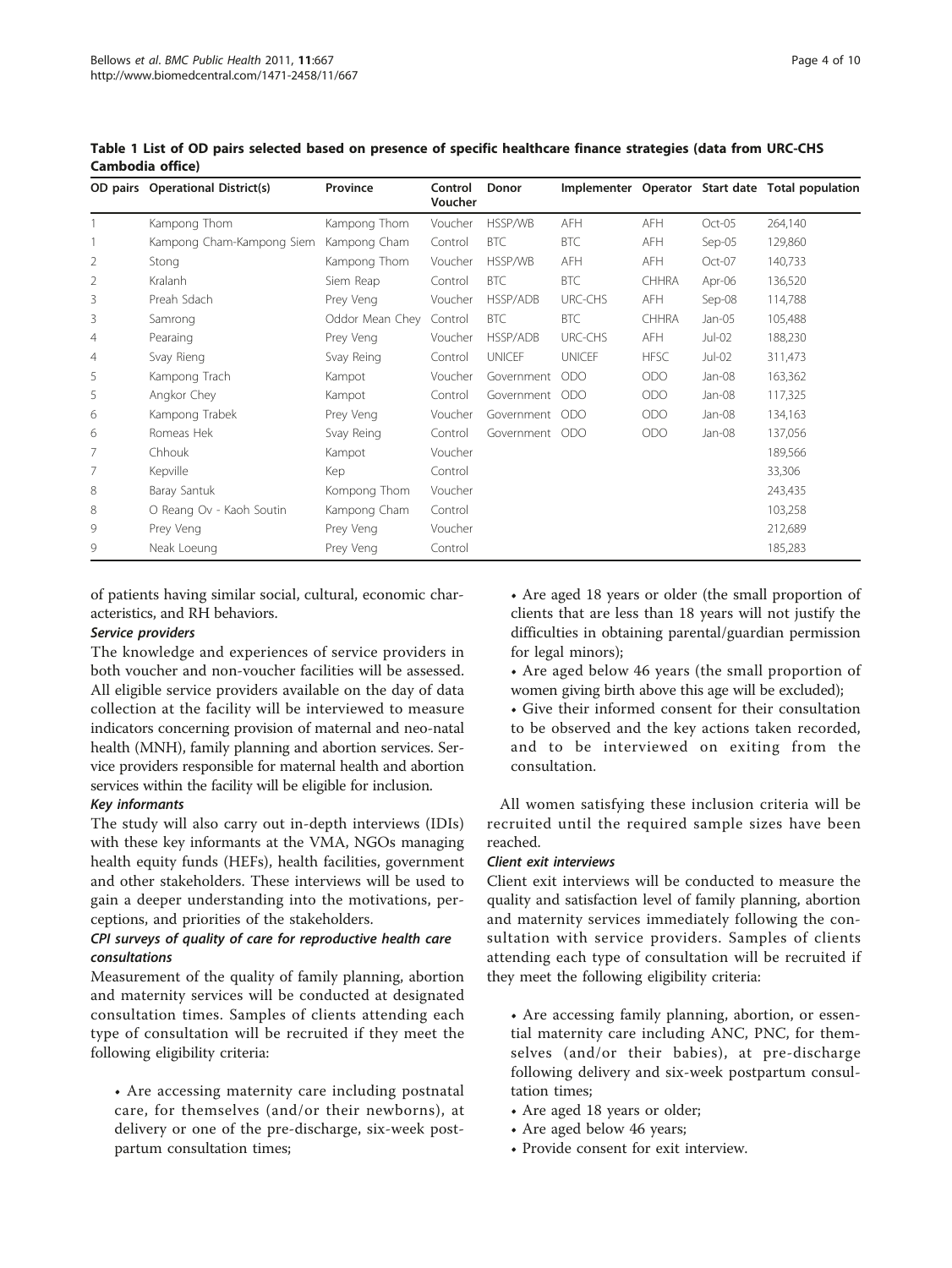All women satisfying these inclusion criteria will be recruited until the required sample sizes have been reached.

#### Population survey respondents

Baseline and endline surveys will take place in the period between early 2011 and mid-2012 to compare patterns of service use and perception and to compare any differences between communities that have ready access to the Voucher and communities that do not have access. Each fieldworker has a catchment area and will visit households regularly for collecting the list of pregnant women. These lists will be used as sampling frame to draw required number of sample through simple random sampling procedure. Respondents will be interviewed if they meet the following eligibility criteria:

• Used family planning or delivered in the last one year preceding the survey.

• Are aged over 18 years (the small proportion of clients that are less than 18 years will not justify the difficulties in obtaining parental/guardian permission for legal minors);

• Are aged below 46 years (the small proportion of women giving birth/accessing FP above this age will be excluded);

• Provide consent for interviews.

#### Sample size

In the 2005 DHS, the national proportion of facilitybased births was 22% of all births in the previous five years. For purposes of this study, the national figure is considered as baseline level of facility-based births in the voucher region. To detect a 10% increase in the proportion of facility-based births, 1500 experimental subjects and 1500 control subjects are required to be able to reject the null hypothesis that the proportion of facility-based births for experimental and control subjects are equal with probability (power) 0.8. The Type I error probability associated with this test of this null hypothesis is 0.05. An uncorrected chi-squared test of proportions will be used to evaluate this null hypothesis.

#### Selection process of survey respondents

Survey respondents will be drawn from the facility catchment areas in the selected experimental and control sites. Depending on the final number of facilities enrolled, a complete list of enumeration areas will be made and at least three EAs from sampled sub-district units will be selected through probability proportional to size (PPS) where size is the total population or total number of pregnant women.

From each selected village, required number of respondents will be selected from the list of pregnant mothers prepared by the respective fieldworkers. Within

each EA, it is estimated that there are approximately 20 deliveries in 12 month period.

#### Data Collection Procedures

To Assess the effect of the Voucher on increasing access to, quality of, and reducing inequities in the use of, selected RH services

a) Undertake health facility assessments: measuring quality of MNH/RH and other services over time Population Council and NIPH will conduct two health facility assessments (HFAs) of the quality of care provided in voucher and similar but non-voucher facilities. A baseline assessment will be undertaken to determine the comparability of the facilities and to provide baseline measures of the quality of care. To determine the sustainability of the quality of care a endline assessment will be undertaken 12-18 months later after the baseline.

In addition, data collected through routine monitoring of service statistics (see below) will provide further information about the sustainability of the service configurations in terms of client load, services mix, client characteristics etc. Data collection procedures for facility assessments are as follows:

#### i) Facility inventory

An inventory of available resources to learn about the facility infrastructure, staffing numbers and skills mix, services provided, staff training undertaken, availability of equipment, commodities, test kits, stationary (client cards and notes), medications required to provide the services within the intervention will be undertaken. The head of the facility will be approached to assign a nurse/midwife to facilitate the work of researcher. The nurse/midwife will guide the researcher around the facility to observe and record all relevant information on a checklist.

ii) Collecting service statistics

Service statistics and HMIS form will be collected throughout the project period from all selected facilities. The study will also review service statistics (related to routine program data) regarding utilization of maternal health care services for a 12 month period prior to the assessment visit. The number of new and continuing clients coming to a clinic for voucher services as well as other health services will be recorded. Monthly trends in the numbers of new and continuing voucher clients will be obtained from facility records. In addition, program implementation cost will be analyzed from the facility for cost analysis.

#### iii) Interviews with service providers

Service providers' interviews will be conducted to determine their knowledge and skills for RH voucher services, as well as understand the organizational setup and description of related activities. Interviews will also ascertain their perceptions of barriers and operational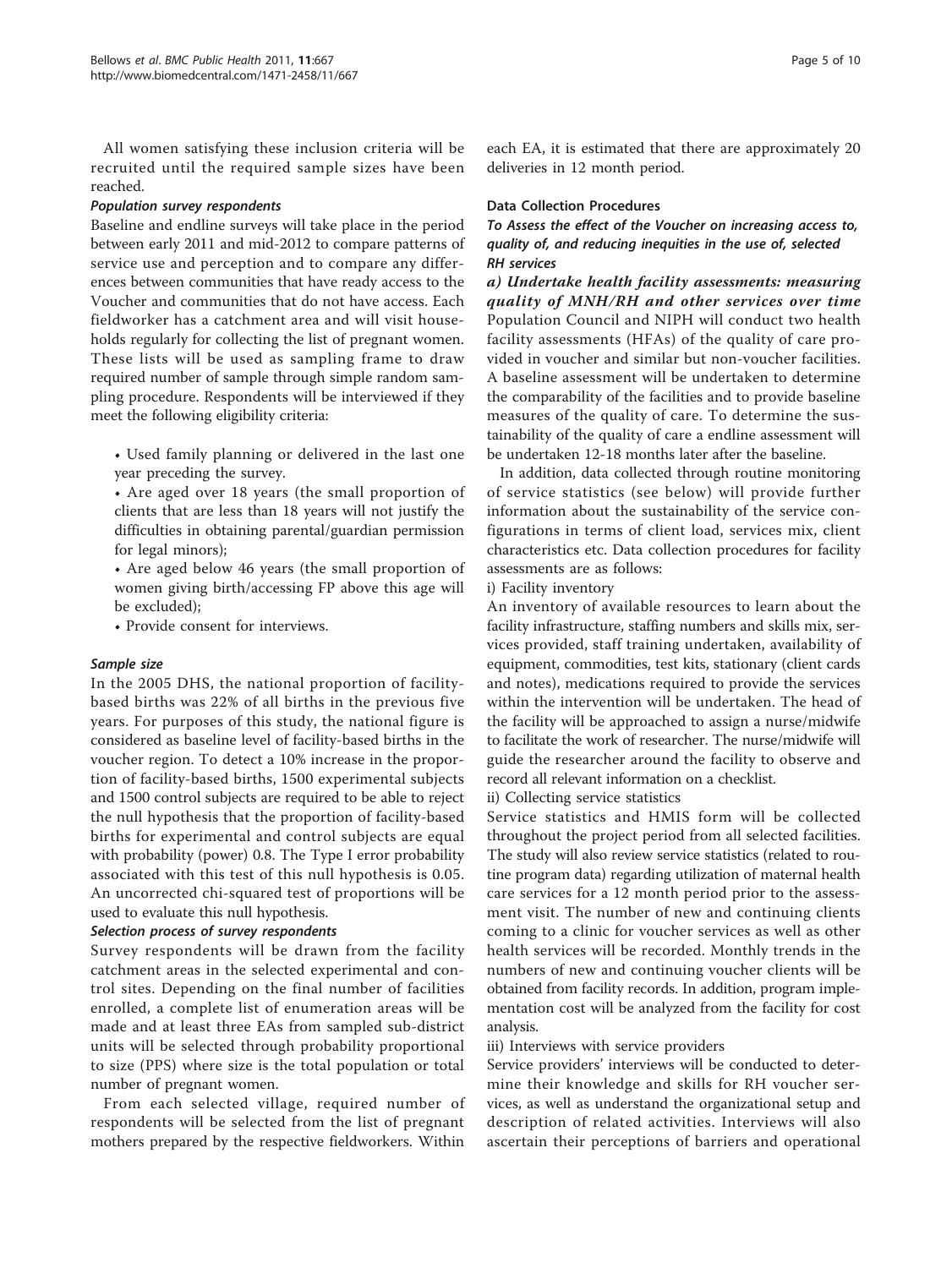challenges that may influence voucher holders' acceptance of services and the provider's attitudes towards the accreditation process. All providers involved in voucher service delivery will be approached for interview in each health facility. It is estimated that on average 2-3 service providers will be eligible to participate in the study at each facility. This will give around 120 providers for experimental and comparison groups each (3 providers  $\times$  40 facilities). The same number of interviews will be carried out in the endline survey to measure the changes likely associated with the program. iv) Observation of client-provider interactions (CPI)

The CPI encompasses both the process (how clients are treated and whether they actively participate) and the content (what they are told, technical competence, accuracy of information, provision of essential information) of a consultation. After obtaining informed consent from the client, a structured non-participatory observation of the clientprovider interaction will be undertaken to determine the quality of ANC and PNC services provided. It's planned that 1260 clients (6 FP consultations  $+$  6 first ANC  $+$  6 other ANC + 6 1st PNC + 6 2<sup>nd</sup> PNC \* 40 facilities+ 6 abortion consultations \* 10 facilities) will be observed through CPI at voucher and non-voucher facilities.

To measure the magnitude of changes in the quality of services provided, composite summary scores will be developed for a series of key indicators by aggregating the mean scores of key items being assessed for each individual client-provider interaction being observed. This scoring system will categorize whether an accepted standard of quality has been met or not. For each study group, a mean score will be calculated for each indicator and then a composite summary score will be calculated which will help to make statistical comparisons between experimental and control groups over time. Examples of the types of individual items and key indicators that will be used are given in Table 2.

The proportion of women receiving an acceptable quality of service will be calculated in addition to the mean scores. This is because the mean score may be high if a small proportion of clients receive excellent services. The methodology to calculate the proportion of women receiving an acceptable quality is similar to the Lot Quality Assurance Sampling (LQAS) approach that has been

used in Kenya and elsewhere for assessing quality [[10\]](#page-9-0). LQAS follows the principle that an entire group (lot) of services is deemed poor quality if a certain proportion within a small sample does not reach a minimum standard. LQAS applies cumulative probabilities calculated with a binomial formula to select small sample sizes and decision criteria for judging a group of providers.

In consultation with the program management, the minimum standard for quality maternal health care services will be reviewed and adapted by building on existing guidelines and protocols and previous studies.

v) Client exit interviews

Exit client interviews will be conducted with women aged 18-45 years who receive family planning consultation, abortion consultation, ANC or PNC care services in intervention and control areas. Six clients per service will interviewed per facility for a total of 1260 clients (6 family planning + 6 first ANC + 6 other ANC + 6  $1<sup>st</sup>$  PNC + 6 2nd PNC clients \* 40 facilities + 6 abortion clients \* 10 facilities) women will be interviewed. The exit client interviews will provide information about accessibility to services, the clients' attitude towards receiving services from the facility, and quality of services received from the facility with regard to privacy, confidentiality, non-judgmental attitude and respect. To determine the sustainability of the quality of care provided, exit interviews will be undertaken periodically to determine the extent to which the quality of care has changed.

vi) In-depth interviews with key informants

Interviews will be conducted with relevant stakeholders to determine their knowledge regarding the voucher as well as understand the organizational setup and operational issues. Interviews will also ascertain their perceptions of barriers and operational challenges that may influence clients' acceptance of services and the provider's attitudes towards the accreditation process. Approximately 50 key informants will be interviewed.

# Evaluate the impact of the voucher and accreditation (V&A) approach on improving RH behaviors and RH status and reducing the inequities at the population level

a) Population based survey

Population Council and the Center for Advanced Studies (CAS) will conduct population-based surveys with a

|  | Table 2 Examples of groups of key actions/indicators to make composite scores of quality of care |  |  |
|--|--------------------------------------------------------------------------------------------------|--|--|
|--|--------------------------------------------------------------------------------------------------|--|--|

| Quality of:                                                       | Observed provider actions:                                                                                                                                                                                                                                                  |
|-------------------------------------------------------------------|-----------------------------------------------------------------------------------------------------------------------------------------------------------------------------------------------------------------------------------------------------------------------------|
| a. Client - provider rapport (0-7)                                | Client greeted warmly, Discussed medical conditions, Asked if client understood information, Encouraged<br>client to ask questions, Used client's name, Help in decision-making, Consultation time > 15 minutes                                                             |
| b. ANC counseling                                                 | Birth planning, danger signs, physical and laboratory examinations, vitamin A capsule, iron tablet/syrup, TT<br>vaccination, infant feeding, fertility intentions                                                                                                           |
| c. PNC counseling on danger signs<br>since childbirth<br>$(0-10)$ | Ask about: bleeding since birth, color/smell of vaginal discharge, condition of perineum/CS scar, fever,<br>headache or blurred vision, swelling in face, hands or feet, signs of thrombophlebitis, tiredness or<br>breathlessness, convulsions or fits, LAM, breastfeeding |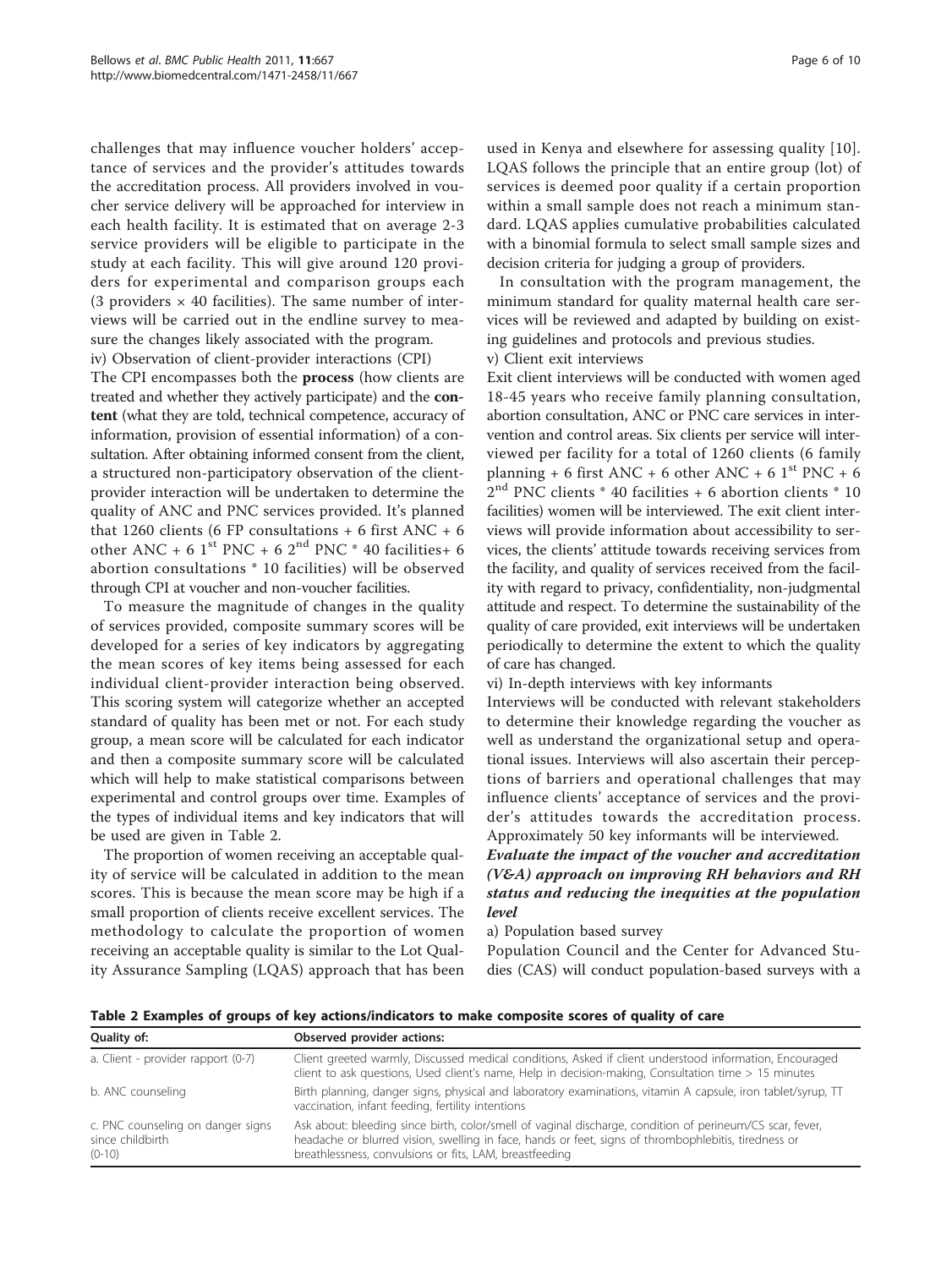randomly selected sample of women aged 18-45 years from the catchment communities of selected study facilities. The intention of the population-based surveys is to build a view of the women's utilization of services using vouchers at facilities in the region. The second half of the cross sectional survey will be carried out in the catchment area of control facilities. An endline survey will be conducted in the same areas in early to mid-2012.

Women will be asked standardized and sex-specific questions on access and use of services, attitudes, experiences and reasons for service use/non-use of V&A and RH issues. The population based study will measure differences in characteristics, behavior and attitudes of respondents from communities near to voucher facilities vs. respondents from communities far from voucher facilities but otherwise similar, as well as offer insights into preferences for the accredited services and reasons for use/nonuse of these. Some of the questions may have the potential to cause distress to the women. Therefore, the research assistants will be carefully selected and will work under the supervision and support from the study coordinator. This will also provide an opportunity to validate several findings with the findings of exit client and CPI.

Provisions will be made to train researchers to ensure that guidance on ethical conduct is clearly understood and implemented. Training of research assistants is likely to take a minimum of eight days including a pretest in the field. Table [3](#page-7-0) describes examples of operational results and indicators to compare voucher and non-voucher health facilities and communities.

In order to enhance the findings from population surveys and address unforeseen questions arising from other components of the study, in-depth interviews (IDIs) and focus group discussions (FGDs) with healthcare providers and key informants will be conducted. These interviews will be used to gain a deeper understanding into the motivations, perceptions, and priorities of the healthcare providers regarding voucher and accreditation. The provider IDIs and FGDs will focus more specifically on: services offered; attitudes towards voucher and accreditation, including effects on workload; benefits and challenges of the voucher and accreditation; perception of clients' views; the referral system and other healthcare needs.

FGDs will be carried out with groups of male and female voucher and non-voucher users (aged 18 years and over) as well as with providers. These will take place alongside the baseline and endline surveys, as well as on an ad hoc basis when needed during the project. These will be used to gain a deeper understanding into the motivations, perceptions, and priorities of the local community regarding vouchers and service use. The FGDs will address the following broad themes: motivations for healthcare use and selection/use of the RH services; attitudes towards voucher and accreditation; communication/interaction with different providers; contraceptive and sexual health behavior, including communication with partners and other community members about RH services. All participants in the FGDs will be requested to respect confidentiality and to agree to not to divulge any information heard during the discussion outside of the group.

FGDs of one to two hours will be held in four randomly selected populations within the surveyed districts:

1 FGD: 6-8 younger women who are currently or have been voucher users (< 25 years)

1 FGD: 6-8 older women who are currently or have been voucher users (25 years & over)

1 FGD: 6-8 younger women who have never used voucher (< 25 years)

1 FGD: 6-8 older women who are have never used vouchers (25 years & over)

1 FGD: 6-8 younger men who/or partners are currently or have been voucher users (< 25 years)

1 FGD: 6-8 older men who are currently or have been voucher users (25 years & over)

1 FGD: 6-8 younger men who/or partners who have never used voucher (< 25 years)

1 FGD: 6-8 older men who/partners who have never used vouchers (> 25 years)

#### Data Management and Analysis

The Data Management Unit in Population Council will store all data in password-protected computers. Hard copies of questionnaires, anonymised transcriptions and tapes of the group discussions will be stored securely in a locked cabinet, in accordance with the Population Council policy and Cambodian's data protection policy.

Analyses of facility data will be undertaken and the proportion of women receiving an acceptable quality of service will be calculated using a procedure, as described earlier, similar to Lot Quality Assurance Sampling (LQAS).

In addition, time series analyses will be conducted in order to estimate: mean monthly number of clients obtaining RH services, by type, at accredited and nonaccredited providers; mean monthly number and proportion of clients in the lowest economic quintile obtaining RH services, by type, at accredited and non-accredited facilities and proportion of voucher services among all RH services at accredited facilities.

Population-level surveys provide the opportunity to measure reproductive health indicators, including both reported health status, behaviors and healthcare utilization, among populations being served by a voucher program and comparable populations not served by the voucher program. Statistical comparisons between these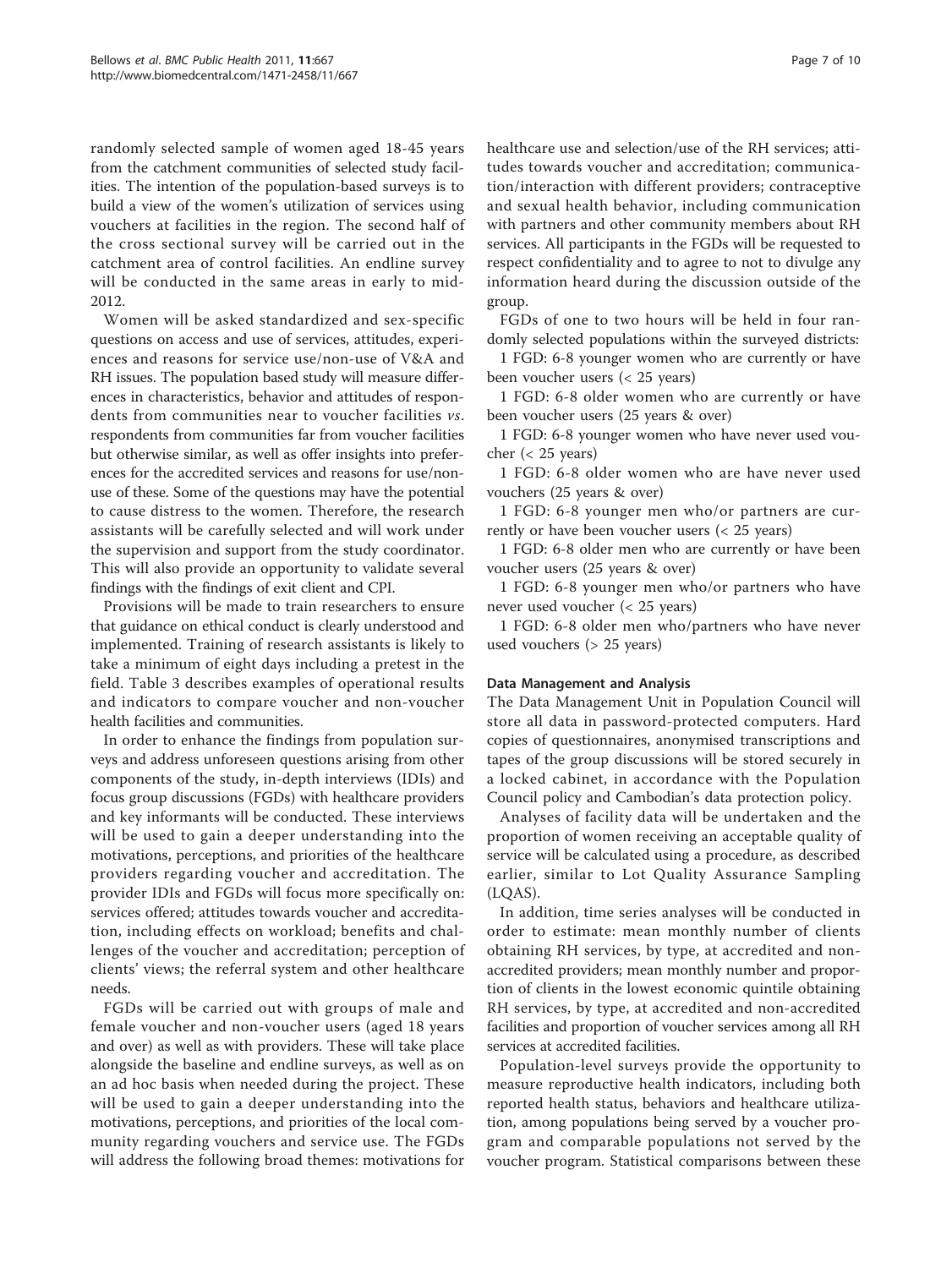#### <span id="page-7-0"></span>Table 3 Examples of operational results and indicators to be used to compare results from the V&A and non V&A health facilities and communities

Objective 1: To evaluate the impact of the V&A approach on improving reproductive health behaviors and status and reducing inequities at the population level

| <b>Results</b>                                                                                              | Indicators                                                                                                                                                                                                                                                                                                                                                                                                                                                                                                                                                                                                                             | Data source                                                                      |
|-------------------------------------------------------------------------------------------------------------|----------------------------------------------------------------------------------------------------------------------------------------------------------------------------------------------------------------------------------------------------------------------------------------------------------------------------------------------------------------------------------------------------------------------------------------------------------------------------------------------------------------------------------------------------------------------------------------------------------------------------------------|----------------------------------------------------------------------------------|
| Increase in clients using maternal health care<br>services including poor women                             | Clients received ANC services from public health facility<br>Clients received institutional safe delivery care (normal/vacuum/forceps/<br>caesarean section)<br>Clients received pregnancy related complications management from the<br>designated facility<br>Clients utilized PNC services<br>Clients received facility-based care for managing life threatening<br>complications<br>Clients received key physical and laboratory examinations (weight, height,<br>blood test, urine test, abdomen exam, sonogram or ultrasound, and anemia<br>exam).                                                                                | Service statistics<br>Population<br>survey                                       |
| Improved attitudes of service providers towards<br>poor women                                               | Providers indicating non discriminatory attitudes<br>Clients recommending services to others                                                                                                                                                                                                                                                                                                                                                                                                                                                                                                                                           | Client exit<br>interview<br>CPI<br>Population<br>survey                          |
| Improved quality of services                                                                                | Service waiting hours<br>Round-the-clock service availability<br>Maintaining privacy and confidentiality<br>Availability of necessary service equipments and logistics                                                                                                                                                                                                                                                                                                                                                                                                                                                                 | Client provider<br>interaction<br>Client exit<br>interview<br>Facility inventory |
| Reduced out-of-pocket expenses                                                                              | Medicine cost<br>Transport cost<br>Unofficial charge by the providers                                                                                                                                                                                                                                                                                                                                                                                                                                                                                                                                                                  | Population<br>survey                                                             |
| Reduced disease burden                                                                                      | Proportion of untreated complicated pregnancies                                                                                                                                                                                                                                                                                                                                                                                                                                                                                                                                                                                        | Population<br>survey                                                             |
| <b>RH</b> services                                                                                          | Objective 2: To assess the effect of the V&A approach on increasing access to, quality of, and reducing inequities in the use of selected                                                                                                                                                                                                                                                                                                                                                                                                                                                                                              |                                                                                  |
| <b>Results</b>                                                                                              | <b>Indicators</b>                                                                                                                                                                                                                                                                                                                                                                                                                                                                                                                                                                                                                      | Data source                                                                      |
| Increased knowledge and skills of service providers<br>on maternal health care issues                       | Recite proper schedule of TT and child immunization<br>Life-threatening complications management Referral conditions for life-<br>threatening conditions                                                                                                                                                                                                                                                                                                                                                                                                                                                                               | Interviews with<br>service providers                                             |
| Increased awareness of clients on maternal health<br>care issues among all clients and poor clients         | Complications during pregnancy, delivery and post-partum period<br>Number of ANC visits and schedule<br>Schedule of Vitamin A capsule and iron tablet or syrup<br>Schedule of TT and child immunization<br>Breastfeeding                                                                                                                                                                                                                                                                                                                                                                                                               | Population<br>survey                                                             |
| Increased utilization of maternal health care<br>services<br>Improved patient satisfaction with health care | Clients received ANC services from public health facility<br>Clients received institutional safe delivery care (normal/vacuum/forceps/<br>caesarean section)<br>Clients received pregnancy related complications management from the<br>designated facility<br>Clients utilized PNC services<br>Clients received facility-based care for managing life threatening<br>complications<br>Clients received key physical and laboratory examinations (weight, height,<br>blood test, urine test, abdomen exam, sonogram or ultrasound, and anemia<br>exam).<br>Perceived barriers to accessing services: costs, distance, quality, waiting | Population<br>survey<br>Population                                               |
|                                                                                                             |                                                                                                                                                                                                                                                                                                                                                                                                                                                                                                                                                                                                                                        |                                                                                  |

Improved patient satisfaction with health care experiences times, privacy, confidentiality, respect, stigma surrounding service

survey Client exit interview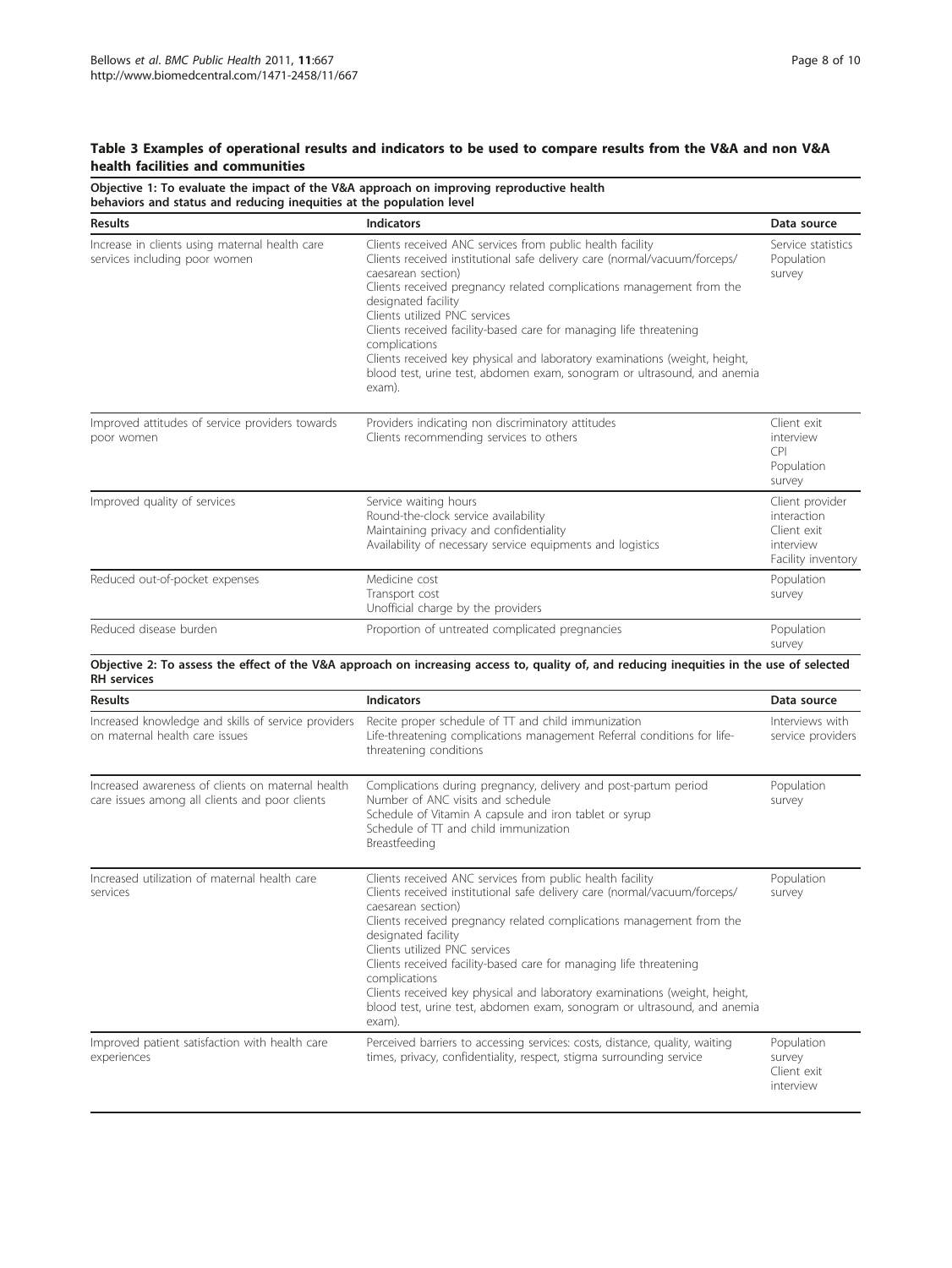indicators can then be used to detect any differences between the populations at 1% and 5% level of significance. We will also compare concentration index scores for selected RH indicators calculated from the data collected among accredited and non-accredited populations. The concentration index is a widely used indicator for quantifying the degree of income related inequality in a specific health indicator and will be used to provide evidence of the extent to which voucher and accreditation approach reduces inequities. Paper questionnaires will be used to capture quantitative data. Data from paper questionnaires will be keyed into Epidata 3.1/Access and exported into Stata 10/SPSS 14 for analysis. Qualitative data will be captured on paper and audio tapes and later transcribed into MS Word before exporting into QSR Nvivo 8 for analysis using thematic framework.

## Discussion

## Ethical Issues

Informed consent will be obtained separately for each interview. For all the tools, provisions will be made to train researchers to ensure that guidance on ethical conduct is clearly understood and implemented. Such training will include sessions and exercises regarding the meaning and process of informed consent, the importance of protecting the privacy of subjects, and confidentiality of the information obtained from them. The research team will also be trained to listen and observe intently without displaying any judgmental attitude towards information they receive from the informants and on other critical ethical issues. The research teams will discuss and develop measures in relation to data recording style, personal identifiers, transcription and processing procedures, lifespan of unprocessed data, type and places of storage, and data safety and right of access.

All interviews will only be recorded after obtaining written informed consent from the interviewee. From the outset, it will be made clear to participants that they have a right to withdraw from the research at any time. At the end of the interview, participants will be provided with any necessary information to complete their understanding of the nature of the research. The researcher will discuss with the participants their experience with the research in order to monitor any unforeseen negative effects or misconceptions.

No immediate tangible benefit is likely to accrue to the subjects through their participation and this will be made clear when obtaining informed consent. However, the potential benefits to healthcare services and the women who use them will be described to potential participants, so that they are fully aware that the data gathered will be used to provide recommendations to the Cambodian Ministries of Health, as well as to healthcare

providers and communities in other countries. If any informant reports problems that will require medical and or psychosocial attention, they will be referred to existing services.

If the researchers find out information or observe activities during site visits that reflect poorly on the quality of health services provided or the health system in general, this will be recorded and incorporated into a summary report. The intervention team will try to address these issues (e.g. training of healthcare providers will include interpersonal skills as well as clinical skills). If, during a client/provider interaction, a client is perceived to be at medical risk, the observer (who will be medically trained) will be trained to intervene. Given the sensitive nature of the information to be gathered, protecting and respecting the confidentiality and privacy of informants will be a critical consideration throughout the study.

All participants will receive the following information:

• Aim of the study and methods to be used

• Institutional affiliations of the research

• Anticipated benefits and potential risks and followup of the study

• Discomfort it may cause

• Sensitive questions regarding sexual behavior, partners and condom use will be asked, though they may choose not to answer any questions

• Questionnaire administration will increase time at clinic

• Right to abstain from participating in the study, or to withdraw from it at any time, without reprisal

• Measures to ensure confidentiality of information provided

• Study numbers will be used on questionnaires to maintain anonymity of study participants

• No information will be divulged to partners or other third parties

• Monetary compensation will only be provided if participant has to travel for the interview

• Contact details of the study coordinator for any questions or concerns

During health facility assessments, informed consent will be obtained jointly for the observation and exit interview. During the recruitment interviews at the facilities, women will be asked a number of potentially sensitive questions, including their reproductive behavior and perceptions of contraceptive use. To avoid the risk of others overhearing this information, interviews will be conducted in strictly private settings with and ample time to ensure that privacy and confidentiality can be guaranteed.

During the provider interviews, respondents will be assured that no one, including their supervisor, will know what they say and their names will not appear on the questionnaire. However, anonymised summary information and opinions from providers will be presented as